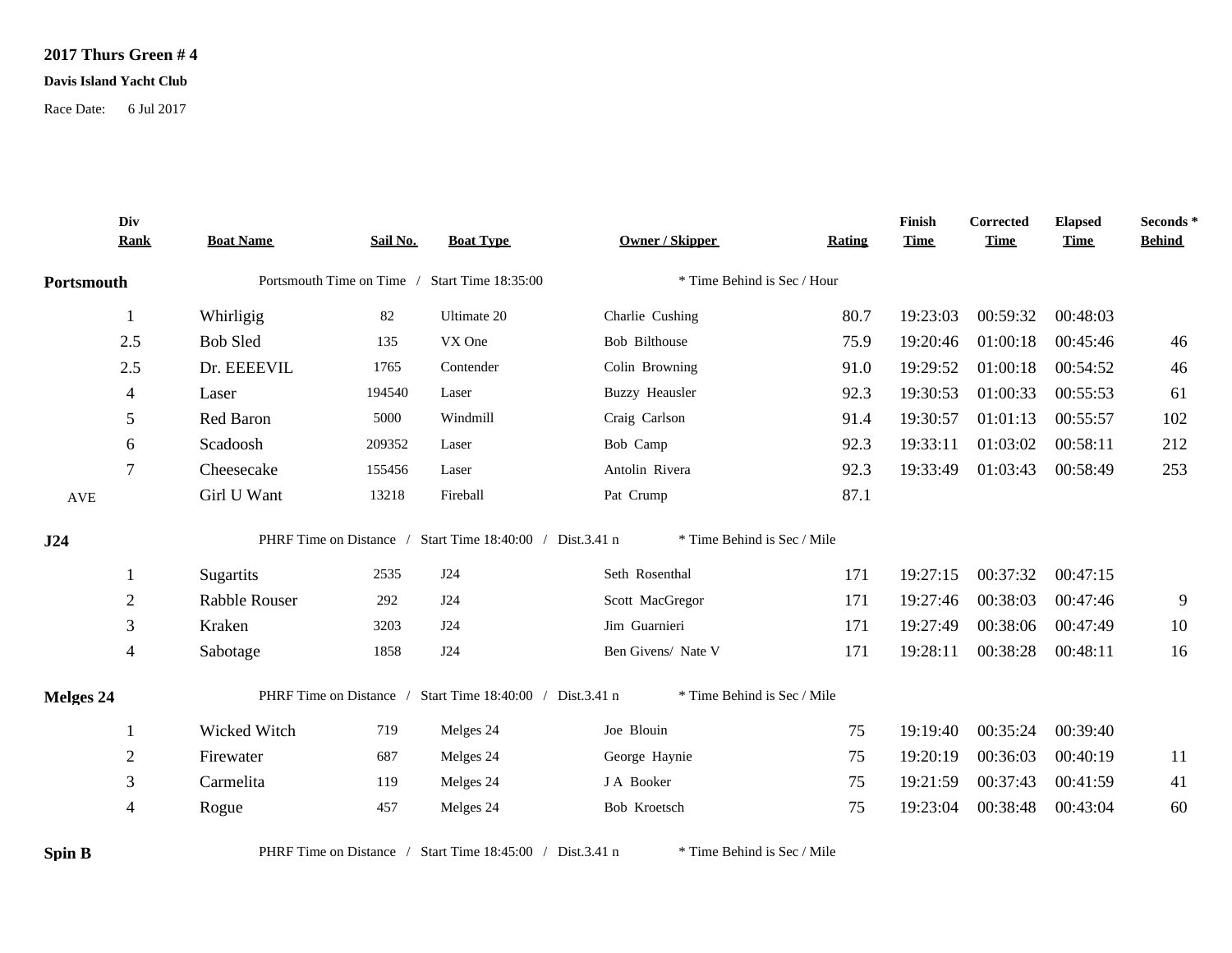|                      | 1              | Tenacity                | 241   | Laser 28                                                  | Ken Hardy                   | 132 | 19:25:03 | 00:32:33                   | 00:40:03 |              |
|----------------------|----------------|-------------------------|-------|-----------------------------------------------------------|-----------------------------|-----|----------|----------------------------|----------|--------------|
|                      | $\overline{2}$ | Privateer               | 282   | S <sub>2</sub> 9.1                                        | Chris Jones                 | 132 | 19:27:16 | 00:34:46                   | 00:42:16 | 39           |
|                      | 3              | Alliance B              | 734   | Capri 30                                                  | Bob Glaser /Tom Barry       | 108 | 19:25:55 | 00:34:47                   | 00:40:55 | 39           |
|                      | 4              | Junior                  | 41186 | J27                                                       | Frank Selph                 | 123 | 19:26:56 | 00:34:57                   | 00:41:56 | 42           |
|                      | 5              | Dr Bligh                | 30    | S <sub>2</sub> 9.1                                        | Michael Maher               | 132 | 19:30:46 | 00:38:16                   | 00:45:46 | 101          |
|                      | 6              | Mojo                    | 532   |                                                           | Bob Touton                  | 177 | 19:34:27 | 00:39:23                   | 00:49:27 | 120          |
| Spin A               |                |                         |       | PHRF Time on Distance / Start Time 18:50:00 / Dist.3.41 n | * Time Behind is Sec / Mile |     |          |                            |          |              |
|                      | 1              | Alpha Dog               | 83170 | Sr 33                                                     | Gordon Latrobe              | 63  | 19:25:02 | 00:31:27                   | 00:35:02 |              |
|                      | $\mathbf{2}$   | Rocket                  | 48    | <b>J35</b>                                                | Tarry Grimsdale             | 72  | 19:27:36 | 00:33:30                   | 00:37:36 | 36           |
|                      | 3              | Fire & Ice              | 83198 | J105                                                      | George Cussins              | 81  | 19:28:37 | 00:34:01                   | 00:38:37 | 45           |
|                      | 4              | Kicks                   | 50    | J92s                                                      | Peter Hartleb               | 99  | 19:33:22 | 00:37:44                   | 00:43:22 | 111          |
|                      | 5              | No Way Jose             | 42696 | <b>J35</b>                                                | Jose Suarezhoyos            | 72  | 19:32:39 | 00:38:33                   | 00:42:39 | 125          |
|                      | 6              | Tampa Girl              | 83242 | J120                                                      | <b>Bill Terry</b>           | 54  | 19:31:45 | 00:38:41                   | 00:41:45 | 127          |
|                      | 7              | Wired                   | 39511 | Farr 395                                                  | Achilles/ Brocks            | 42  | 19:31:25 | 00:39:02                   | 00:41:25 | 133          |
| <b>Racer Cruiser</b> |                |                         |       | PHRF Time on Distance / Start Time 18:55:00 / Dist.3.41 n | * Time Behind is Sec / Mile |     |          |                            |          |              |
|                      | $\mathbf{1}$   | Wing It                 | 43620 | Irwin 39 Citation                                         | Mike Doyle                  | 126 | 19:46:25 | 00:44:15                   | 00:51:25 |              |
|                      | $\mathbf{2}$   | Javelina                | 482   | Tartan 37                                                 | Ray Dunn                    | 111 | 19:45:36 | 00:44:17                   | 00:50:36 | $\mathbf{1}$ |
|                      | 3              | Revenge                 | 005   | Dufour 34                                                 | Lee Burstiner               | 126 | 19:48:16 | 00:46:06                   | 00:53:16 | 33           |
|                      | 4              | Sacred Cow              | 60740 |                                                           | David German                | 69  | 19:45:20 | 00:46:25                   | 00:50:20 | 38           |
|                      | 5              | Lunacy                  | 198   | Tartan 37                                                 | Dave Lorick                 | 135 | 19:50:22 | 00:47:42                   | 00:55:22 | 61           |
|                      | 6              | First Wind              | 4951  |                                                           | Art Cupp                    | 138 | 19:52:58 | 00:50:07                   | 00:57:58 | 103          |
|                      | 7              | Hooloovoo               | 63365 | C&C MK2                                                   | Fenn Giles                  | 138 | 19:54:41 | 00:51:50                   | 00:59:41 | 133          |
| Non Spin A           |                |                         |       | PHRF Time on Distance / Start Time 18:55:00 / Dist.3.41 n | * Time Behind is Sec / Mile |     |          |                            |          |              |
|                      | 1              | <b>Boat</b>             | 57    | Wavelength 24                                             | Larry Willis                | 180 |          | 19:42:58 00:37:44 00:47:58 |          |              |
|                      | $\overline{2}$ | WT Flyer                | 97    | Pearson Flyer                                             | Ullman/Bostick/ Young       | 153 | 19:42:50 | 00:39:08                   | 00:47:50 | 25           |
|                      | 3              | <b>Emotional Rescue</b> | 22268 | C & C 36                                                  | Dave Coffee                 | 176 | 19:44:59 | 00:39:59                   | 00:49:59 | 40           |
|                      | 4              | Therapy                 | 23656 | <b>J30</b>                                                | Rene Ben-Avrahan            | 159 | 19:44:18 | 00:40:16                   | 00:49:18 | 45           |
|                      | 5              | Wild Thing              | 335   | Catalina 36                                               | C Toro/ P Figley            | 190 | 19:53:23 | 00:47:35                   | 00:58:23 | 173          |
|                      | 6              | Oneness                 | 70    | Nonsuch 354                                               | Craig Stanley               | 168 | 19:54:20 | 00:49:47                   | 00:59:20 | 212          |